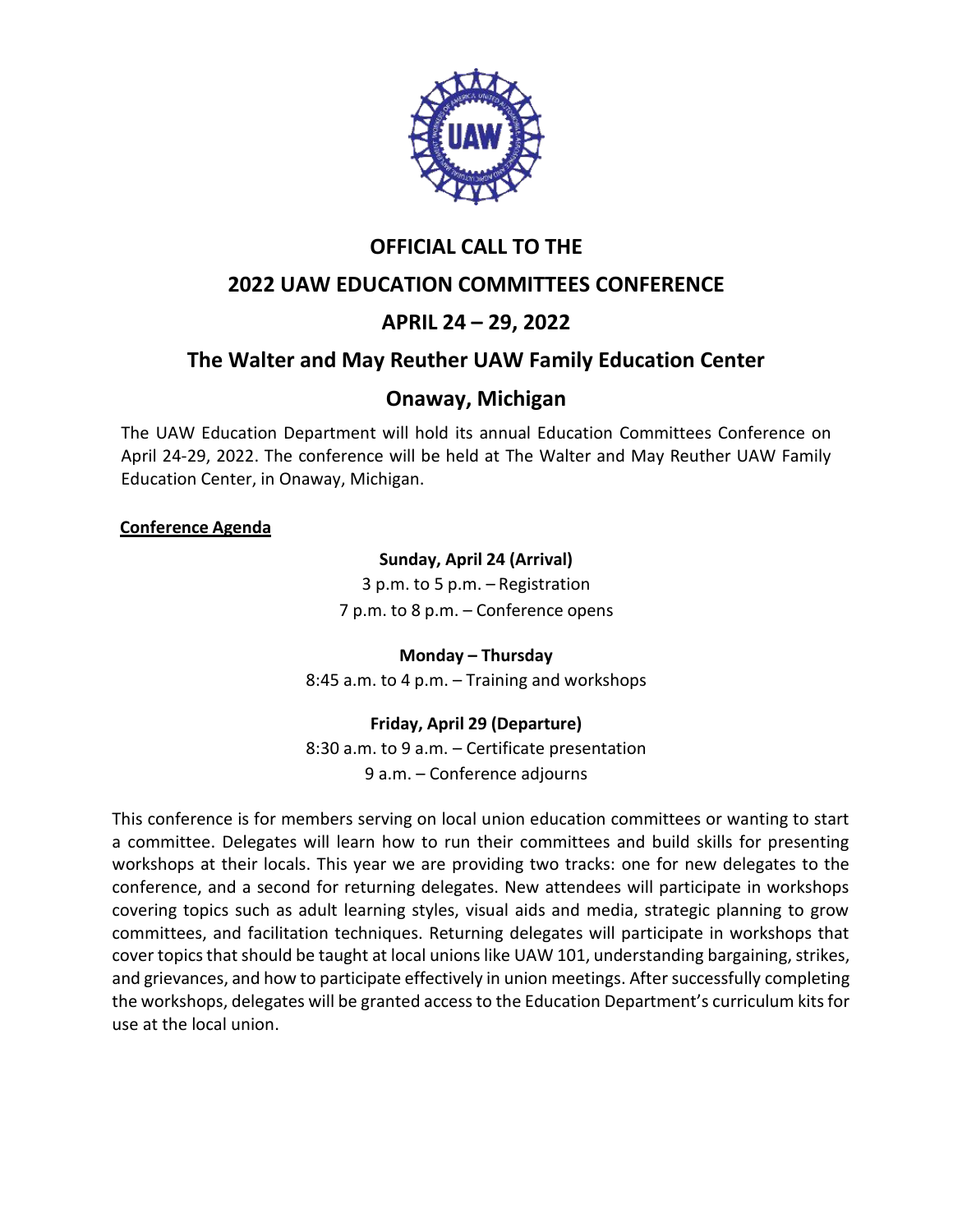#### **Eligibility to Attend**

The conference is open to UAW members in good-standing and it is ideal for those who currently serve on Education Committees or those interested in joining or starting an Education Committee.

#### **Registration**

Local unions must register their delegates via LUIS no later than **March 31, 2022**. The conference registration fee is \$650 per delegate and must be paid by local unions using ACH. This registration fee covers the cost of lodging, meals and materials and is non-refundable. Local unions will pay online through LUIS by choosing the "Submit a Payment" option under the "Conference" menu. Funds will not be withdrawn from local unions until after the region approves the delegates, a process that will take place after online registration closes. Registration is open from now until March 31, 2022.

*\*\*\*All COVID-19 protocols will be followed including masking\*\*\**

#### **Subsidies**

The International Union will provide housing and food (room and board) at the Family Education Center for **up to five delegates** from each region who are selected by the regional director to receive a subsidy. The local unions of the delegate(s) receiving this subsidy will be required to pay \$137.50 registration fee per delegate. The International Union is not responsible for lost time or expenses.

#### **Transportation**

All delegates are expected to arrive at the Family Education Center by 3 p.m. on Sunday, April 24 (except for those arriving by flight; see below) and remain until the conference concludes at 9 a.m. on Friday, April 29. Arrivals and departures should be arranged accordingly. *Local unions are responsible for all transportation costs.*

Passenger Vehicle**:** The Walter and May Reuther UAW Family Education Center islocated at 2000 Maxon Road, Onaway, MI 49765. Please review the attached "Delegate Briefing" memo for more information.

Air and Lodging: For those traveling by air, Travel Solutions International (TSI USA) requires a one-time registration for each local union agreeing to their services. Please complete the information required in this link: <https://form.jotform.com/210403752631041>

#### *All airline tickets are non-refundable and non-transferable***.**

Please allow 24 hours for TSI USA to process the information provided. Once a local union is registered, the local union must complete the online UBE Airline Reservation by April 8, by going to the following link: [https://cvent.me/VywOzQ.](https://cvent.me/VywOzQ) The transaction fee for making airline reservations is \$20.00 per person.

When registering for flights, be prepared to pay for airfare with a credit card or local union check. No personal checks will be accepted. The travel agency will email the local union/delegate an itinerary that will **need approval prior** to ticketing. If paying for airfare with a local union check, payment must be mailed within 24 hours after you are emailed by the travel agency. Send to UBE/Air, UAW Family Education Center, 2000 Maxon Road, Onaway, MI 49765. Checks must be accompanied with a copy of the invoice from the travel agency.

Due to stricter airline regulations, delegates who opt to fly must provide their legal name as it appears on a driver'slicense or other government-issued identification recognized by the Transportation Security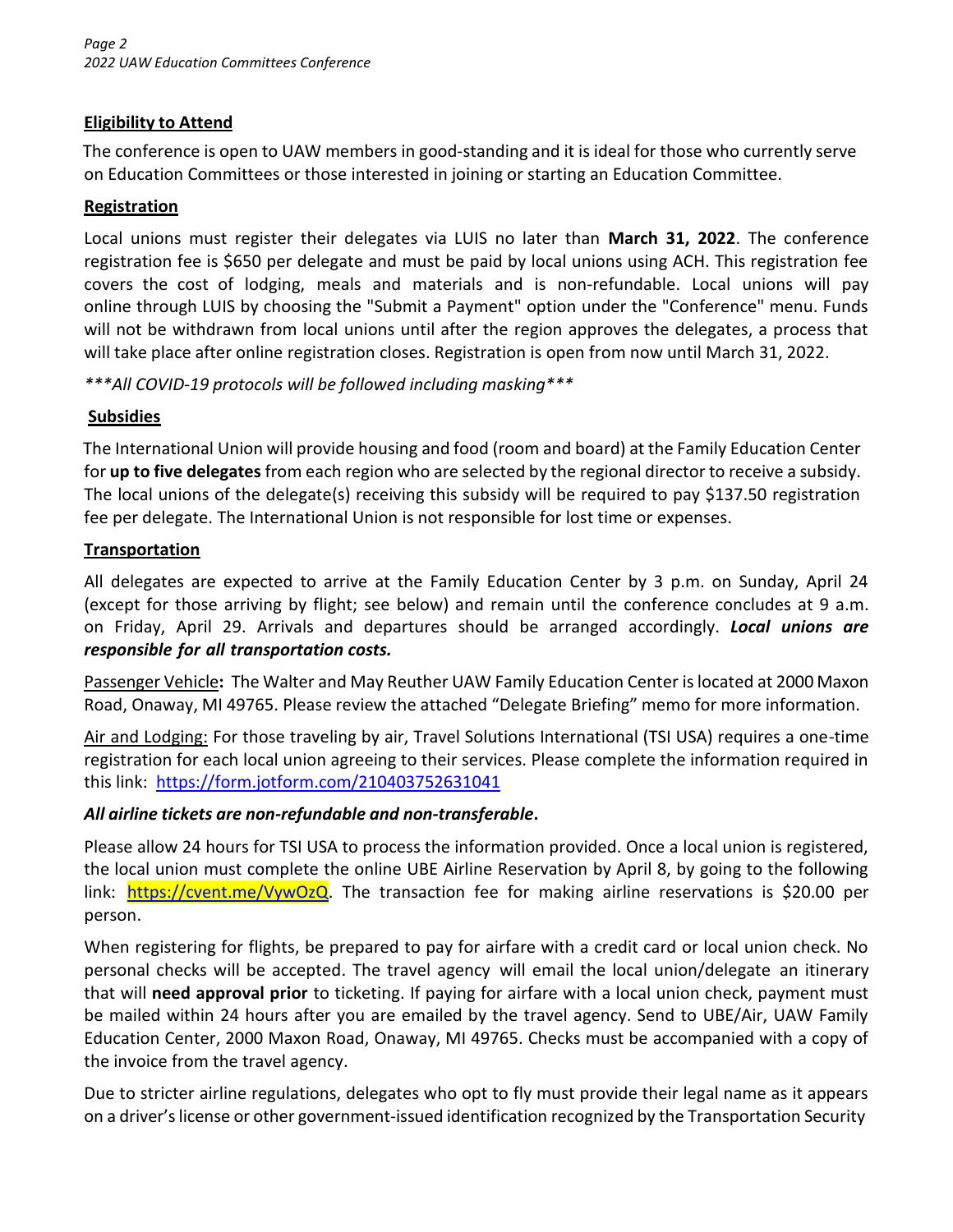Administration. Failure to do so could result in up to a \$150 charge to correct an airline ticket. That charge will not be reimbursed by the UAW.

To assure maximum savings, delegates who fly to DTW will be **required** to arrive in Detroit on Saturday, April 23. The UAW International will provide overnight lodging in Detroit for April 23, **based on single occupancy at the Courtyard Detroit Metro Airport Romulus, 30653 Flynn Dr., Romulus, MI 48174**. Hotel shuttles will be arranged by the Family Education Center to meet delegates outside of the baggage claim when their flights arrive.

#### **Please note that hotel occupancy has been modified in observance of COVID-19 guidelines. This may change in the future to follow the CDC and State of Michigan protocols.**

Bus: For those traveling by air, at 9 a.m. (EDT) on Sunday, April 24, a charter bus will take delegates from the hotel to the Family Education Center. Estimated arrival is before 3:30 p.m. A one-hour lunch stop is planned during the bus trip. For the return trip on Friday, April 29, **no flights arrangements should be made before 5 p.m. (EDT)**. The bus will leave the Family Education Center for the airport at 9:30 a.m. on Friday.

#### **Cancellations and Refunds**

Registration fees are non-refundable. Local unions should select alternates to replace delegates who cancel and notify their regional office. This conference is an investment in the future of your local union.

This official call includes information that should be shared with local unions.

In solidarity,

Ray Curry

Ray Curry International President

RC:RH:rv opeiu494afl-cio

cc: International Officers Top Administrative Assistants Assistant Regional Directors Tim Bressler Todd Brien Ruthann Hande Delrico Lloyd Dave Stalnaker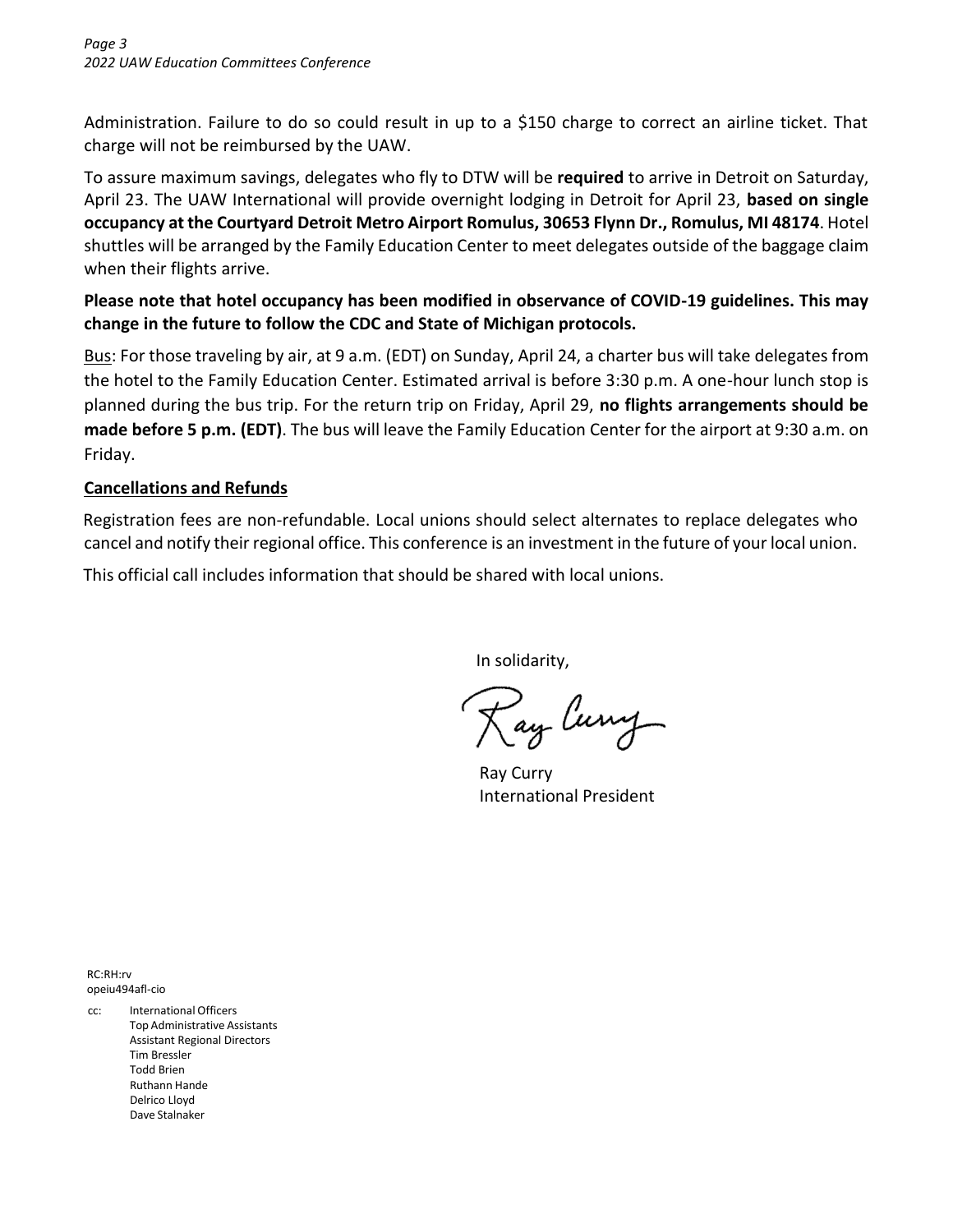

# **EDUCATION COMMITTEES CONFERENCE**

## **APRIL 24 – 29, 2022**

## **THE WALTER AND MAY REUTHER UAW FAMILY EDUCATION CENTER**



❖ FILING GUIDELINES **❖ REGISTRATION FORM**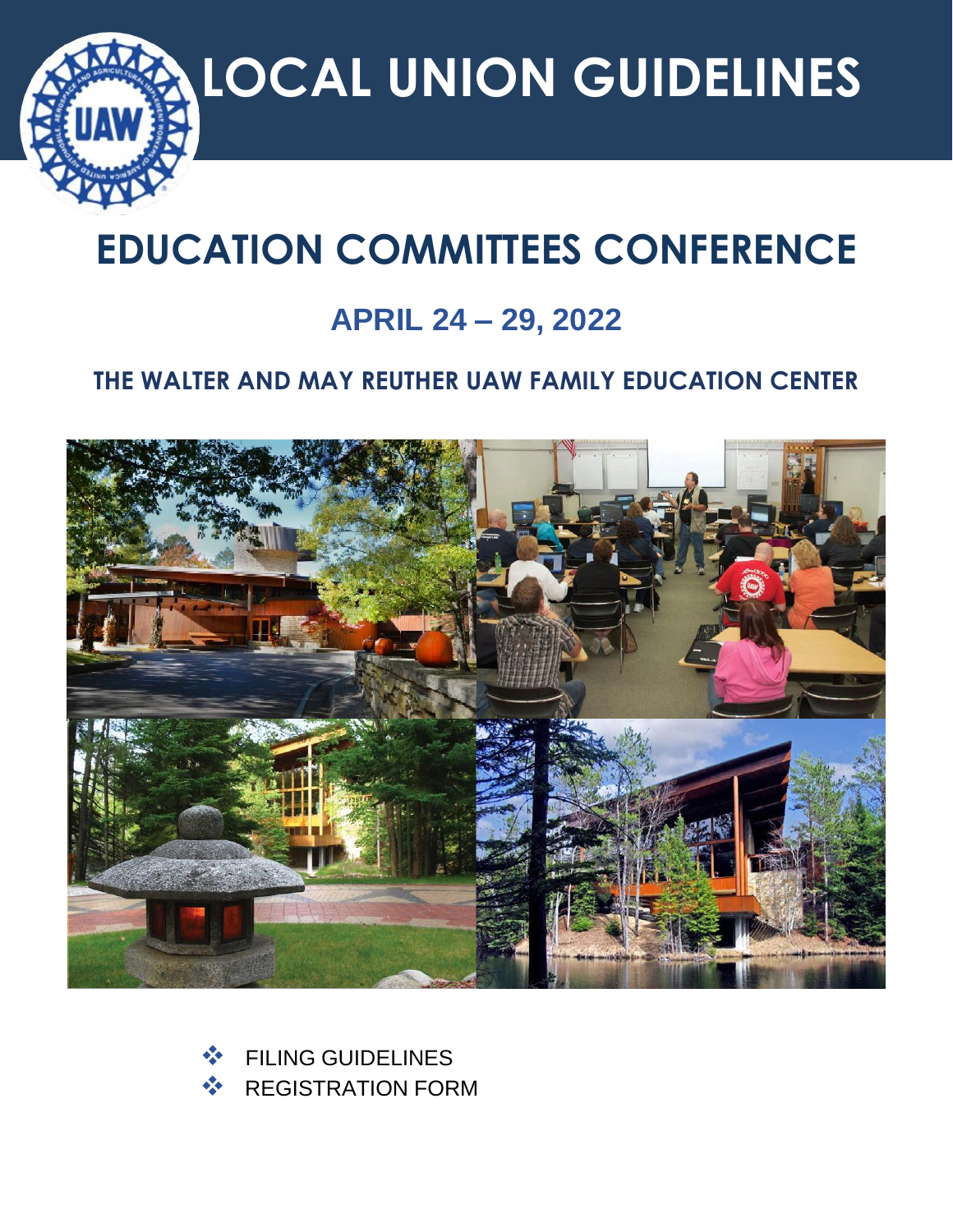The following information is provided to assist local unions in processing the **Education Committees Conference** applications. These guidelines should prevent misunderstandings regarding delegate selection and local union financial obligations.

The **Education Committees Conference** is designed to provide specific training for Education Committees' members.

Locals are encouraged to:

- Select first-time delegates who want to serve on their Education Committee or become more involved in the local union.
- Avoid sending delegates who have attended similar programs at the Center, regional summer schools, or other programs.

*\*\*Please inform approved delegates that all COVID-19 protocols will be followed including masking\*\**

## **ELIGIBILITY**

Delegate's eligibility is limited to active members of your local union, including members on lay-off or strike. However, members on sick leave, retired members, and spouses who are not members of your local union are not eligible to attend.

## **REGISTRATION**

Local unions must register their delegates via the following link:

**Website:** <https://conference.uaw.org/education.php>

**Username:** Education 2022

**Password:** 600Committees

Local unions must provide each delegate's personal (non-work) email when registering delegates for this conference.

Regions will be given access to a list of their registered delegates through LUIS to approve, a process that will take place after online registration closes. This is due to limited spaces.

The approved delegates and their local union leadership will be notified via email that their registration is complete and will be contacted with further information about the conference. Delegates who are not approved will be notified via email that the conference capacity is full and will be put on a waitlist.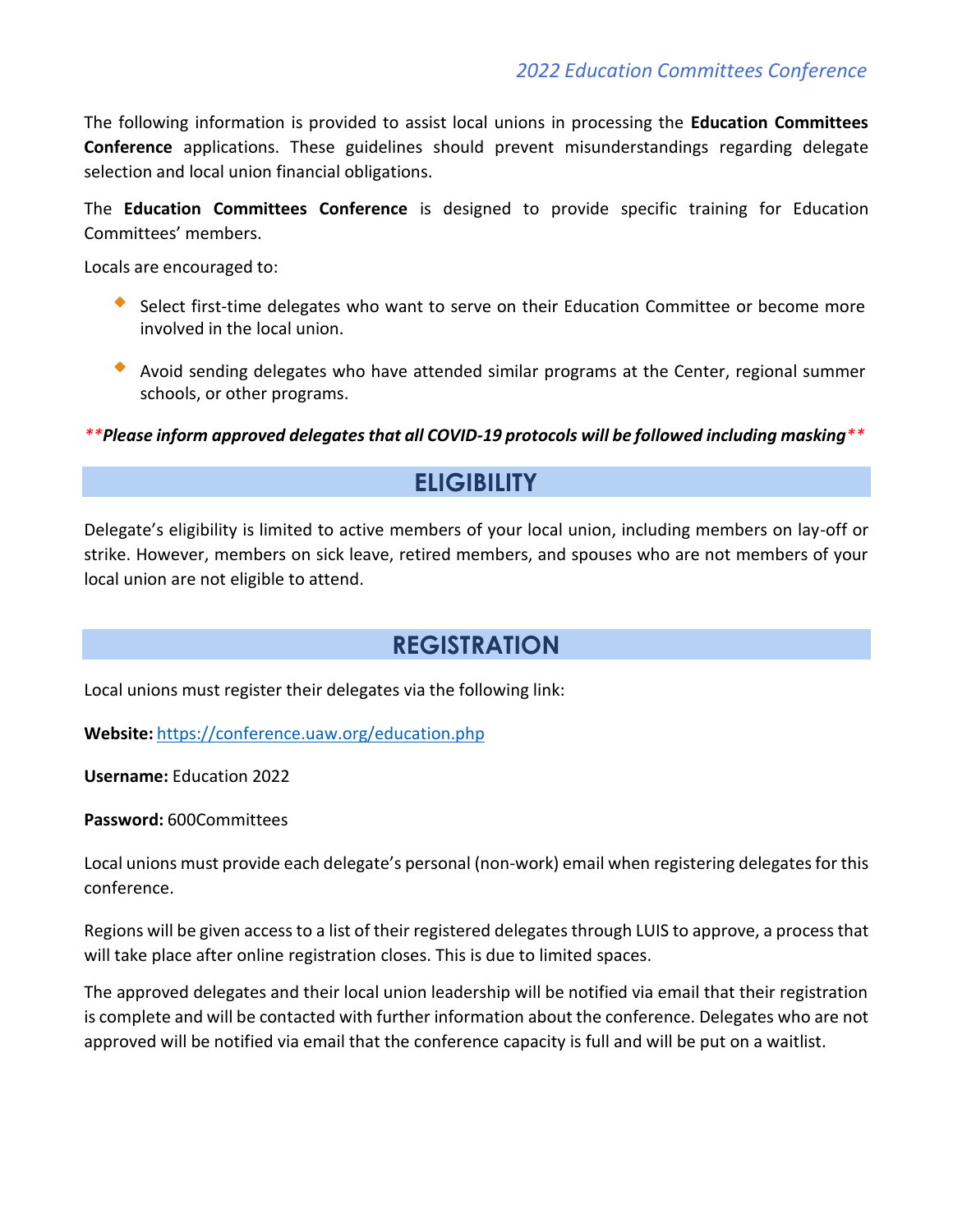| <b>SESSION DATE</b> | <b>REGISTRATION DEADLINE</b><br>Include \$650 registration fee. Only paid if<br>approved by region. | <b>AIRLINE DEADLINE</b> |
|---------------------|-----------------------------------------------------------------------------------------------------|-------------------------|
|                     | Thursday                                                                                            | Friday                  |
| April 24 – 29       | March 31                                                                                            | <b>April 8</b>          |

#### **REGISTRATION DEADLINES**

#### **REGISTRATION FEES**

- Local unions must pay <sup>a</sup> \$**<sup>650</sup>** non-refundable registration fee through LUIS by choosing the *Submit a Payment* option under the *Conference* menu.
- Funds will **NOT** be withdrawn from local unions until after the region approves the delegates, <sup>a</sup> process that will take place after online registration closes.

## **TRANSPORTATION**

Local unions are responsible for all transportation costs for approved delegates attending the conference.

#### **DRIVING TO CENTER:**

The Walter and May Reuther UAW Family Education Center is located at 2000 Maxon Road, Onaway, MI 49765. Please provide the attached "Delegate Briefing" memo to the approved delegates for more information.

#### **FLYING TO CENTER:**

Local unions must complete a one-time registration with Travel Solutions International (TSI USA), agreeing to their services. Please complete the information required in this link:

#### <https://form.jotform.com/210403752631041>

Please allow 24 hours for TSI USA to process the information provided. Once a local union is registered, the local union must complete the online UBE Airline Reservation by April 8 by going to the following link: [https://cvent.me/VywOzQ.](https://cvent.me/VywOzQ) The transaction fee for making airline reservations is \$20.00 per person.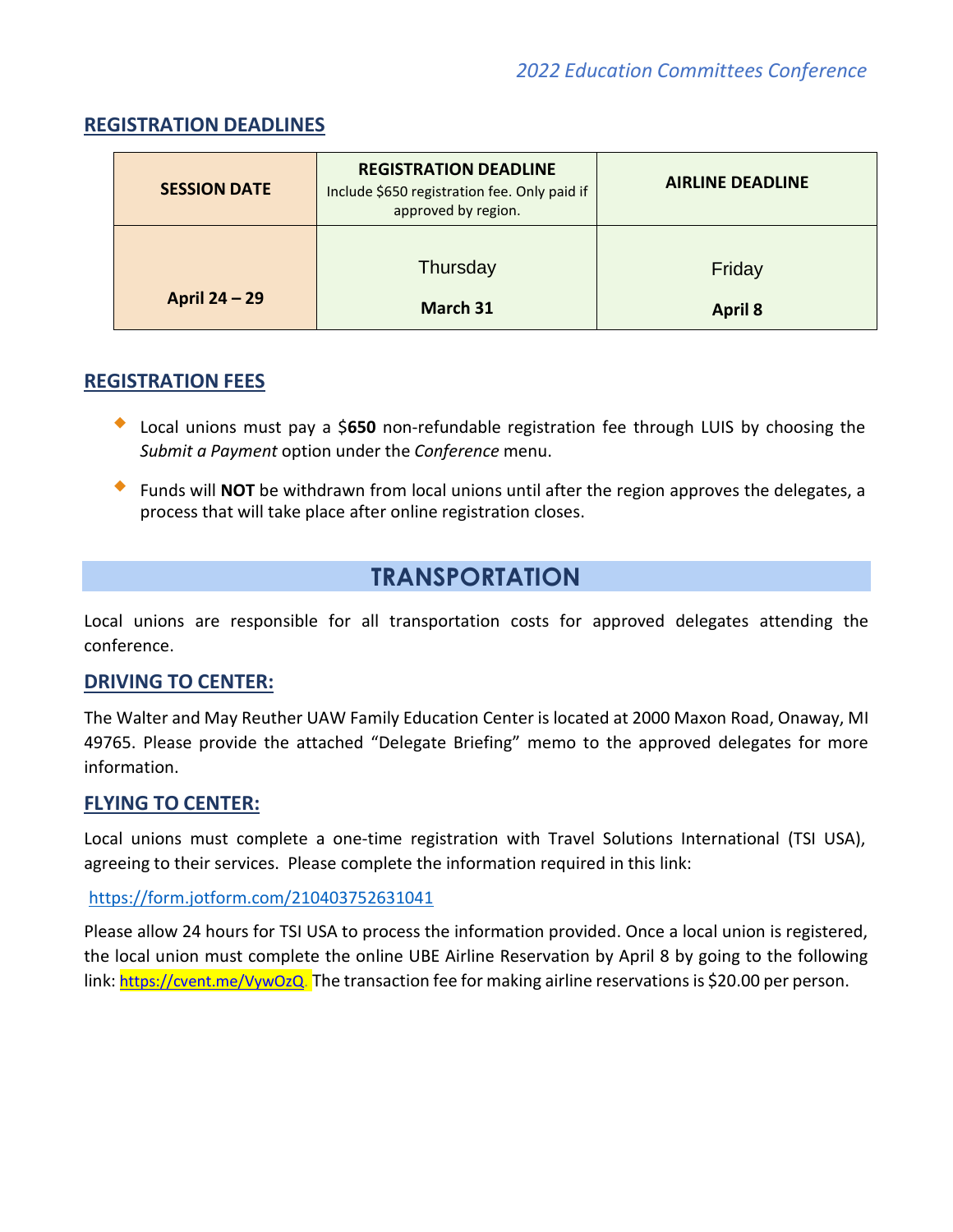- Due to stricter airline regulations, delegates who opt to fly must provide their legal name as it appears on a driver's license. Failure to do so could result in up to a \$150 charge to correct an airline ticket. The UAW will not reimburse that charge.
- The Family Education Center will make all flight arrangements at least 15-21 days in advance to take advantage of Super-Saver rates. (See chart with deadlines on the second page).
- **All airline tickets are non-refundable and non-transferable.**
- When contacted by the travel agency via email, be prepared to pay for airfare with a credit card or local union check. No personal checks will be accepted. If you do not receive an email from the travel agency after registering the delegates, please check your Spam folder.
- TSI will email delegates an itinerary that will include the invoice for payment to the email address provided through the online registration.

## **AIRLINE PROCEDURE**

*If paying for airfare with a local union check, you must mail the payment within 24 hours after TSI contacts you. Please make check payable to UBE and send the payment to UBE/Air, UAW Family Education Center, 2000 Maxon Road, Onaway, MI 49765. You must include a copy of the invoice with the check.*

Saturday Lodging/Sunday Bus Charter: To assure maximum savings, delegates who are flying will be required to arrive in Detroit on Saturday preceding their Sunday departure to the Center. Delegates will be provided with one night's lodging. The hotel and bus information is printed on the e-ticket itinerary provided by TSI. Charter buses providing transportation to the Family Education Center for those who fly into Detroit will leave at 9:00 a.m. ET and arrive at the Center at approximately 3:30 p.m. A one-hour lunch stop is planned during the bus trip. **No flights should be scheduled prior to 5:00 p.m. ET for the return trip home on Friday.**

## **LOST TIME**

The payment of lost time is the sole responsibility of the local union.

## **CANCELLATION AND REPLACEMENT**

The regional office should be notified immediately of the names of cancellation and/or replacement delegates. If no replacement is designated, the registration fee remains non-refundable.

In the event of a last-minute change, delegates must be provided the name of the member they are replacing. Upon check-in at the Center, a replacement delegate that provides the name of a last-minute cancellation will be able to use the \$650 paid registration fee. When processing delegates' changes, please remember that airline tickets are non-refundable and non-transferable.

RH:MM:rv opeiu494afl-cio Rev. 1/7/2022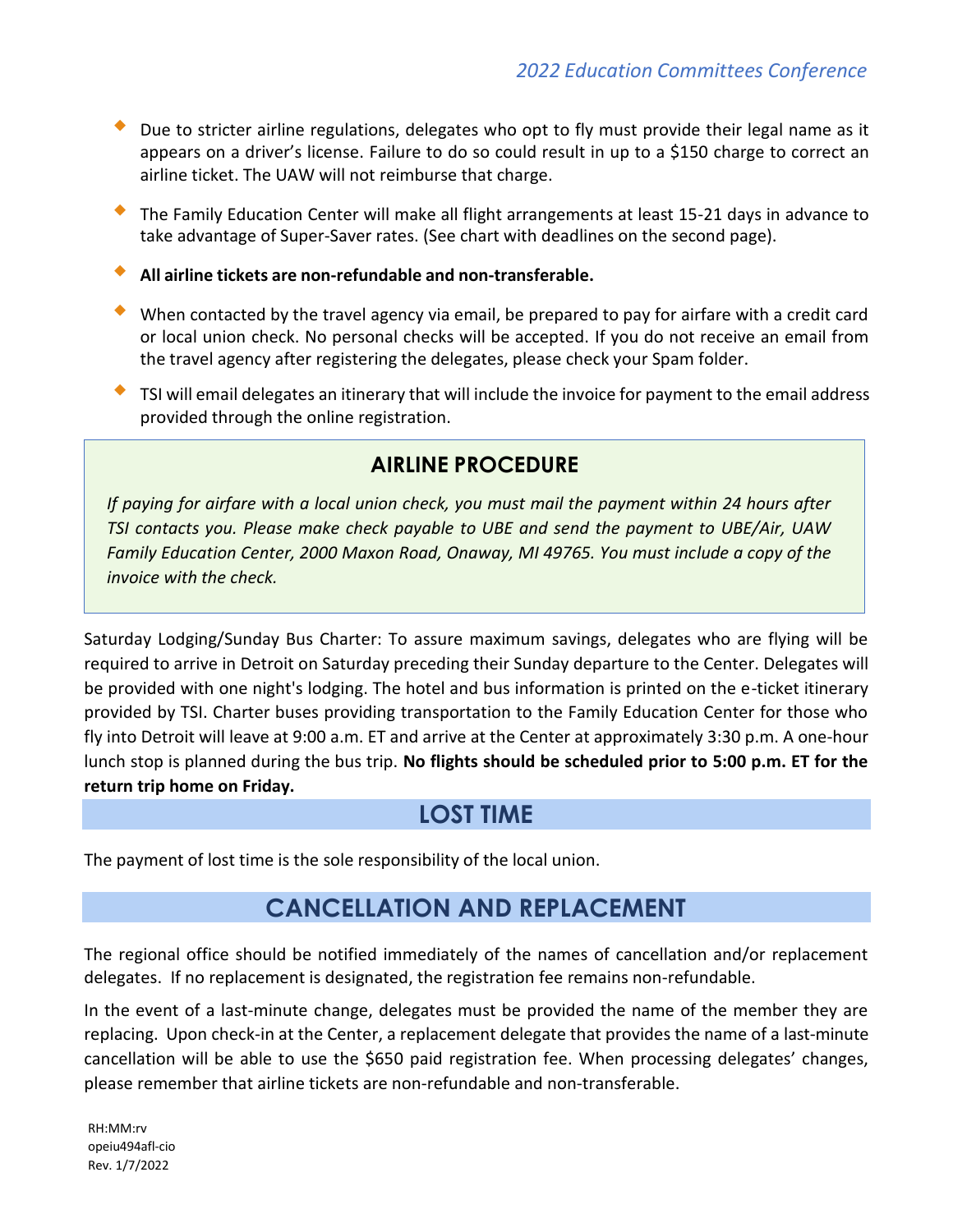

## **DELEGATE BRIEFING**

UAW CONFERENCE/INSTITUTE

## The Walter and May Reuther UAW Family Education Center

Attending the Walter and May Reuther UAW Family Education Center (FEC) is a privilege. Delegates are expected to make the most of this opportunity. All delegates must attend all scheduled classes. Delegates who do not attend classes will be requested to leave the FEC.

Delegates who fail to attend classes or elect to leave prior to the program's conclusion will not receive a certificate and the local will not receive a reimbursement of the conference/institute registration fee.

### **PARKING POLICY**

In an effort to avoid any embarrassment for participants, please be advised of the following Walter and May Reuther UAW Family Education Center policy:

Vehicles allowed to park in the FEC **must be union-made and have a vehicle VIN number beginning with 1, 2, 4 or 5 (i.e., made in USA or Canada).** VIN numbers are located in the dashboard or door jamb of vehicles. Upon arriving at the FEC, security guards check each vehicle's VIN number. If the vehicle VIN number is anything other than 1, 2, 4 or 5, parking accommodations are available in a lot located adjacent to the FEC's front gate. An FEC bus will transport those delegates to the hotel registration desk.

#### **FLYING TO CENTER**

A reservation will be made at the Courtyard Detroit Marriott. A shuttle will be at the airport to pick travelers up. If for some reason you have missed it, please call (734) 721-3200. Sunday, there will be a continental breakfast the morning of your departure to Black Lake. Trinity Bus Company will be outside the main lobby to begin loading at 8 am. The shuttle will leave for Black Lake at 8:30 am.

#### **Answers to Frequently Asked Questions**

All times are Eastern Time (ET)

- All Covid-19 protocols will be followed including masking.
- Room check-in at the FEC begins any time after 3 pm on Sunday.
- No pre-assigned room requests will be taken over the telephone.
- Conference/Institute Registration is 3 pm to 5 pm.
- Optional center walking tour at 5 pm.
- Dinner will be served daily at 6 pm.
- Opening plenary is at 7 pm on Sunday evening. Workshops begin on Monday at 8:45 am.
- The conference/institute will end on Friday at 9 am.
- **All fliers will return to Detroit on Friday; all return flights should depart from Detroit Metropolitan Airport after 5 pm.**
- Email and internet access is available at the FEC.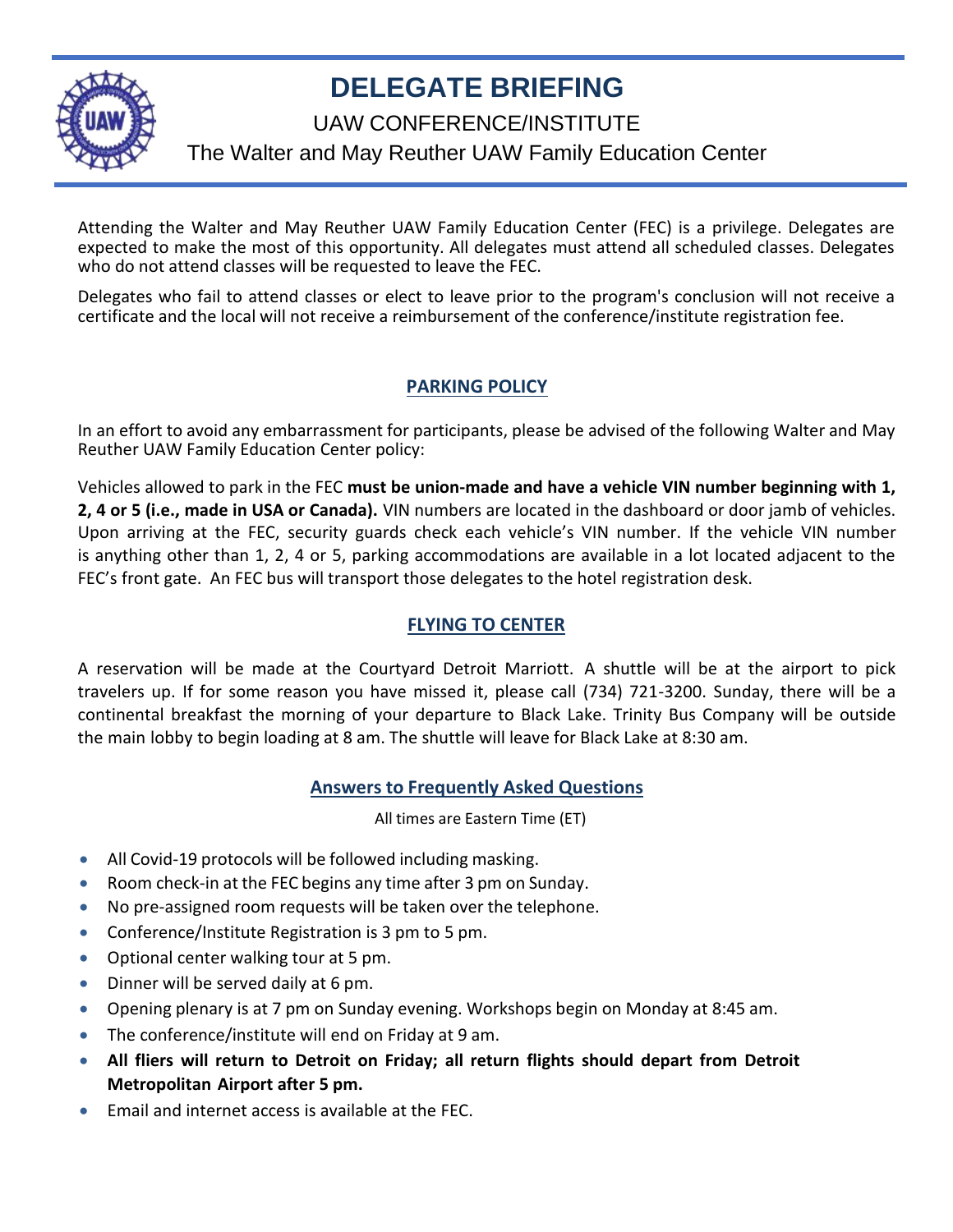**Directions to the Walter and May Reuther UAW Family Education Center** 2000 Maxon Road, Onaway, MI 49765



Approximately 4½ hours from Detroit – 280 miles

#### **From Detroit:**

In Michigan, take I-75 north to Exit 310, Indian River

Turn right onto Highway M-68 East toward Onaway/Rogers City.

Travel approximately 20 miles. About 1-mile past the town of Tower, turn left onto FO-5, also known as Black River Road. A UAW sign is posted directing you to turn left.

Travel five miles until you come to a STOP sign. You will see UAW's Black Lake Golf Club. Continue straight which leads directly into the Family Education Center.

#### **From Detroit Metro Airport:**

Take I-94 West to I-275 North to I-96 West, to US 23 North which becomes I-75 near Flint. Travel North to Exit 310, Indian River.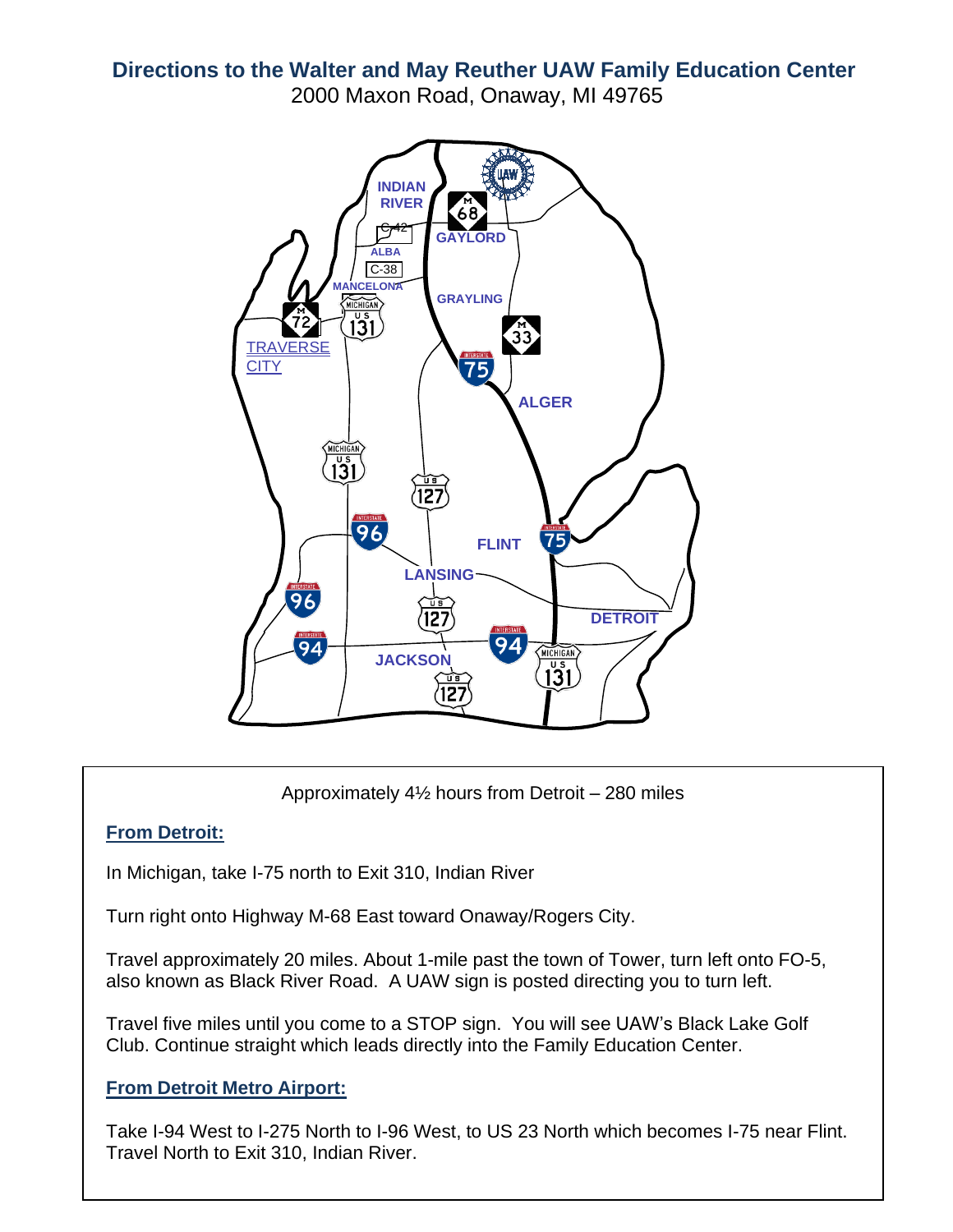## **REQUIRED**

All delegates are **REQUIRED** to be on time and attend every class, workshop or plenary session as indicated on your weekly agenda. Anyone failing to report is subject to dismissal from the conference or institute.

## **BANNED OR PROHIBITED ACTIVITIES**

**Smoking and Vaping** are prohibited in all indoor facilities, including guest rooms. When smoking outside, please be mindful that this property is heavily forested and sparks can pose a serious fire threat. Please smoke in designated areas and place cigarette butts in proper receptacles.

Due to fire danger, absolutely no **bonfires/campfires** are permitted at the Center (except in designated areas in the campground).

The use of **drugs**, including medicinal and recreational **marijuana**, is not permitted on any part of the Black Lake property.

**Weapons**, including **handguns,** are not allowed on campus, even for those licensed to carry concealed handguns. All guns must be locked and secured with Security at the main gate.

State and liquor laws apply to the Center. **Open alcoholic beverages are not allowed in public spaces.**

**Vandalism, theft, destruction of property, or other suspicious activity** should be reported to Security immediately and proper accident reports filed.

**Gambling** is limited to guest rooms only and not allowed in public areas. Tables and chairs can be requested from the front desk.

Use of **rollerblades, scooters, skateboards or hover boards** is not permitted.